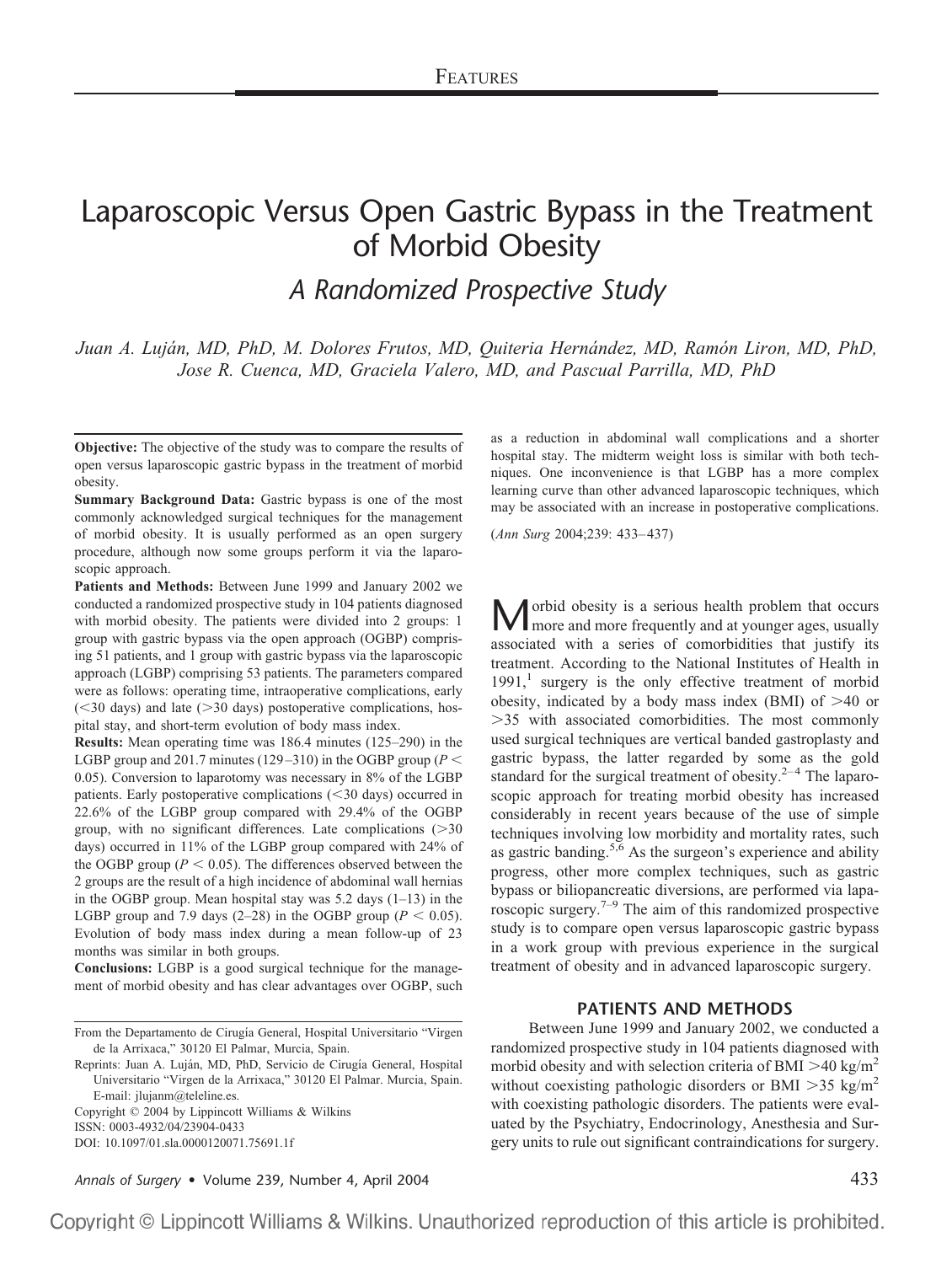They all gave their written consent for each of the operations. They were divided into 2 groups: 1 group with gastric bypass via the open approach (OGBP) comprising 51 patients, and 1 group with gastric bypass via the laparoscopic approach (LGBP) comprising 53 patients. Both were similar with regard to age, gender, preoperative weight, and BMI (Table 1), with no significant between-group differences. The parameters compared were as follows: operating time; intraoperative complications; early  $(<$  30 days) and late ( $>$ 30 days) postoperative complications; hospital stay; and short-term evolution of BMI.

## **Surgical Technique**

All the patients in the pre- and postoperative periods were given an antibiotic prophylaxis with clavulanic amoxicillin (2 g iv/8 hours/48 hours) and an antithrombotic prophylaxis with low-molecular-weight heparin (40 mg/12 hours/45 days) and lower extremities compression. The laparoscopic gastric bypass was performed according to the technique previously described by us,<sup>10</sup> with creation of a small pouch between the first and second coronary vessels and the angle of His after inserting the head of the circular stapler (Ethicon™) through the gastrotomy. The intestine is dissected 60–80 cm from the angle of Treitz. A side-to-side jejuno-jejunal anastomosis is performed 150–200 cm from the dissection using a linear stapler, and the opening for the insertion of the stapler is closed with running suture. The bowel loop for the gastroanastomosis is drawn up transmesocolic and antegastric, the anastomosis is done with a 21-mm circular stapler, and the anterior face is reinforced with loose sutures to relieve tension. The defect in the transverse mesocolon is closed with several interrupted sutures.

The open gastric bypass was performed via a bilateral subcostal incision to create the gastric pouch with stapling of the bariatric TEA 90 from the lesser curvature without division of the stomach, 4 cm from the esophagogastric junction, as far as the angle of His. A gastrotomy is then created in the pouch, through which the head of the circular stapler is inserted and then secured with a purse string. Division of the small intestine (biliopancreatic loop) is performed  $60-80$  cm from the angle of Treitz, and from here the jejunoileal anastomosis is created at 150–200 cm depending on the

| <b>TABLE 1.</b> Patient Characteristics |                                           |                    |    |
|-----------------------------------------|-------------------------------------------|--------------------|----|
| <b>Characteristics</b>                  | Laparoscopy<br>$(n = 53)$                 | Open<br>$(n = 51)$ | P  |
| Gender                                  | 10 M/43 F                                 | 13 M/38F           | ns |
| Age                                     | $37(18-64)$                               | $38(20-63)$        | ns |
| Preoperative weight                     | 130.70 (92-208)                           | 137.57 (96-214)    | ns |
| <b>BMI</b>                              | $48.53(36-78)$                            | $52.20(37-80)$     | ns |
|                                         | BMI, body-mass-index; ns, nonsignificant. |                    |    |

patient's degree of obesity (alimentary loop). An antegastric transmesocolic gastrojejunal anastomosis is created with the circular stapler with reinforcement of the anterior face of the anastomosis to relieve the tension. A Penrose-type drain is placed in all the patients, which is then removed on the third or fourth day.

All the patients received a control intestinal transit on the second or third postoperative day with gastrograffin, and if it was normal they began taking fluids. The patients were seen in follow-up postoperatively at 15 days, and 3, 6, 12, 18, 24 months and annually thereafter. There was a 100% follow-up.

Randomization was performed before assessment by computer generated numbers, details of which were concealed in sequentially numbered, sealed opaque envelopes. The mean, standard deviation, medians and range were calculated for all data. The comparisons between the 2 groups were performed with the Student *t* test for quantitative variables and with the  $\chi^2$  Pearson test for qualitative variables.

## **RESULTS**

The mean operating time was 186.4 minutes (125–290) in the LGBP group and 201.7 minutes (129–310) in the OGBP group ( $P < 0.05$ ). In the LGBP group conversion to laparotomy was necessary in 4 patients (8%) due to extreme hepatomegaly, portal hypertension secondary to hepatic cirrhosis discovered in the course of the operation, anesthetic problems (hypercapnia), and splenic lesion during dissection of the angle of His. All the conversions occurred in the first 20 patients. In the OGBP group there were intraoperative complications in 4 patients (8%): 3 splenectomies and 1 splenic vein tear requiring suture. Three patients died in the postoperative period, 2 in the LGBP group, 1 case not related with the surgical procedure and 1 in the OGBP group. Complications in the early postoperative period  $(<$ 30 days) occurred in 12 patients (22.6%) of the LGBP group versus 15 patients (29.4%) of the OGBP group, with no significant differences (Table 2). Of note in the LGBP group were 2 asymptomatic leaks of the gastro-entero-anastomosis, diagnosed during a control intestinal transit performed in the immediate postoperative period. A further transit was performed at 6 days, with no evidence of leaks, and a liquid diet was started, with good patient progress. Two patients developed intra-abdominal bleeding revealed by blood in the drains, without hemodynamic repercussions or need for transfusion, which ceased spontaneously, probably because of bleeding of the gastric dissection line. Two patients presented with an upper gastrointestinal hemorrhage, 1 requiring blood transfusion, with bleeding at the gastrojejunal anastomosis, which sclerosed with upper gastrointestinal endoscopy. Another patient presented with a lower gastrointestinal hemorrhage with no hemodynamic repercussions or need for transfusion, probably due to bleeding of the entero-anastomosis. Another patient presented with a stenosis of the gastro-

434 *© 2004 Lippincott Williams & Wilkins*

Copyright © Lippincott Williams & Wilkins. Unauthorized reproduction of this article is prohibited.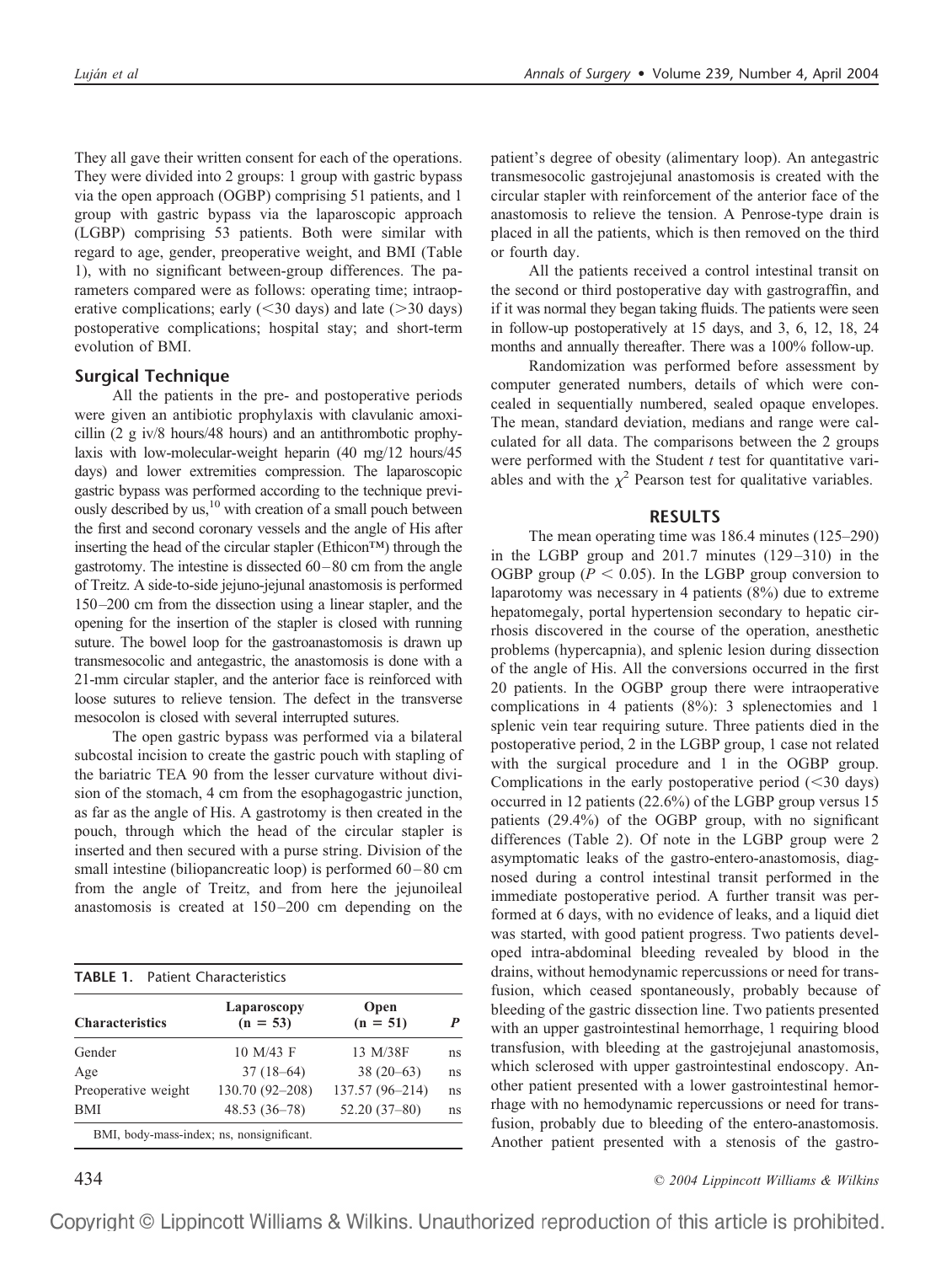| <b>Results</b>                    | Laparoscopy                                 | Open                     |
|-----------------------------------|---------------------------------------------|--------------------------|
| Early complications $($ >30 days) | 22.6%                                       | 29.4%                    |
|                                   | 3 intestinal subocclusions                  | 4 subphrenic abscesses   |
|                                   | 2 asymptomatic leaks                        | 3 UGIH                   |
|                                   | 2 Intra-abdominal bleeding                  | 4 wound infections       |
|                                   | 2 UGIH                                      | 3 respiratory infections |
|                                   | 1 LGIH                                      | 1 evisceration (death)   |
|                                   | 1 thrombophlebitis                          |                          |
|                                   | 1 stenosis of the gastro-entero-anastomosis |                          |
| Late complications $($ >30 days)  | $11\%$                                      | 24%                      |
|                                   | 3 intestinal obstructions                   | 10 eventrations          |
|                                   | Conservative (6th month)                    | 1 subphrenic abscess     |
|                                   | Death                                       | 1 intestinal obstruction |
|                                   | Re-operation (2.5 months)                   | Re-operation (8th month) |
|                                   | 2 pancreatitis/cholecystectomy              |                          |
|                                   | 1 sudden death                              |                          |

#### **TABLE 2.** Complications

entero-anastomosis, which required endoscopic dilatation. Four patients in the OGBP group presented with a subphrenic abscess, which was drained by radiologic puncture. The origin of these abscesses is unclear, as all the patients presented with a normal gastrointestinal transit; it cannot be ruled out that the origin was due to leaks occurring in the late postoperative period. Three had an upper gastrointestinal hemorrhage, which evolved favorably with medical treatment without the need for transfusion, and 1 patient died of broncho-aspiration in the reoperation for evisceration secondary to coughing on the 2nd postoperative day.

There were late complications  $(>= 30 \text{ days})$  in 11% of the LGBP group compared with 24% of the OGBP group, with statistically significant differences  $(P < 0.05)$  (Table 2). Of note in the LGBP group was a sudden death on postoperative day 32 due to a possible pulmonary thrombo-embolism (no autopsy) and 3 intestinal obstructions: 1 resolved with medical treatment and 2 requiring surgery: 1 was caused by a hernia through the mesocolon. Another patient presented with an internal hernia between the mesocolon and the mesentery of the small intestine (Peterson's space), which caused an obstruction of the alimentary loop leading to perforation of the gastrojejunal anastomosis with acute peritonitis. Undergoing surgery, the patient presented with multiorgan failure in the postoperative period and died at 48 hours. In the OGBP group there was a subphrenic abscess, which was drained by radiologic puncture, and an intestinal obstruction due to adhesions, which was operated on 8 months after surgery. The differences observed between the 2 groups are due to the presence of 10 abdominal wall hernias

(Table 2) in the OGBP group, 3 receiving surgery and 7 awaiting operation.

Mean hospital stay was  $5.2$  days  $(1-13)$  in the LGBP group and 7.9 days (2–28) in the OGBP group ( $P < 0.05$ ). Evolution of BMI in both groups during a follow-up averaging 23 months is shown in Figure 1, with no significant between-group differences.

#### **DISCUSSION**

Since the introduction of laparoscopic surgery, a wide variety of techniques have been performed via this approach, some widely accepted such as cholecystectomy or treatment of gastroesophageal reflux disease, and others the subject of



**FIGURE 1.** Evolution of the percentage of excess weight loss (%EWL) and BMI.

Copyright © Lippincott Williams & Wilkins. Unauthorized reproduction of this article is prohibited.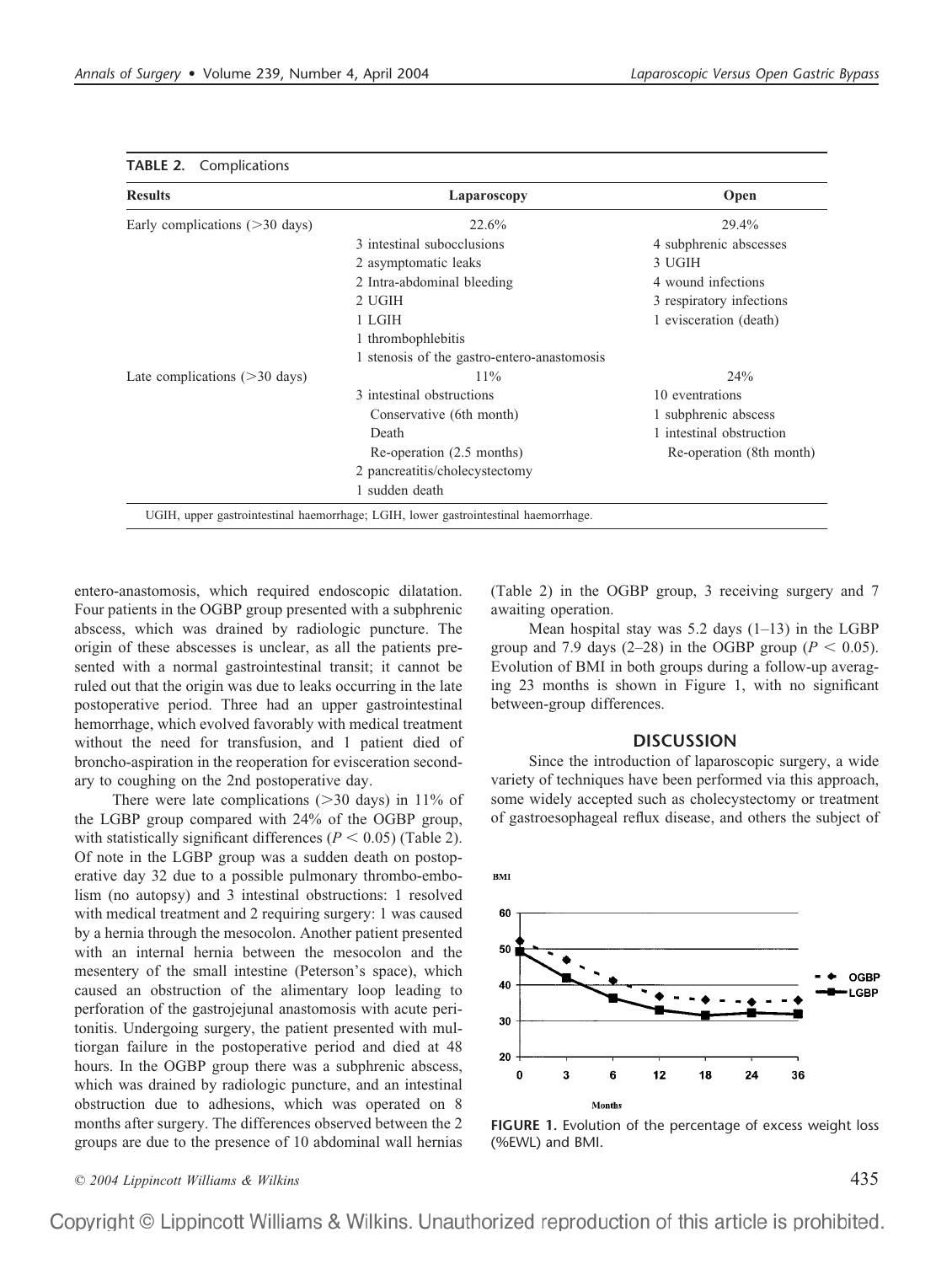heated debates such as the treatment of colorectal cancer. This relentless advance of laparoscopic surgery has been due to the advantages it offers, ie, less pain in the postoperative period, short hospital stay, early return to normal physical activity, better esthetic results and a decrease in incisional hernias. It also causes less alteration in systemic and immunologic stress. As laparoscopic surgery is a minimally invasive technique it would benefit patients with morbid obesity since they present with a series of associated comorbidities that make them more susceptible to complications in the postoperative period. Therefore, surgeons began using the different techniques that exist for treating obesity via the laparoscopic approach. Gastric banding was the first laparoscopic technique described, which became extremely popular due to its relatively low technical difficulty and low morbidity and mortality rates, but the long-term results regarding weight loss are still unknown.5,6 Another of the procedures performed via laparoscopy is vertical banded gastroplasty. This technique is not difficult to perform by laparoscopy and has low morbidity and mortality rates, but the long-term results are worse than with gastric bypass.<sup>11,12</sup> This technique is used by few bariatric surgeons due to the discomfort it causes the patient and the high incidence of staple-line disruption.<sup>13</sup> Gastric bypass is the operation recommended by the National Institutes of Health for treatment of morbid obesity due to its low morbidity and mortality rates and excellent long-term results regarding weight loss. Witgrove was the first to perform it via the laparoscopic approach in 1994.<sup>7</sup> Since then, others have performed this technique with different technical variations such as creation of a gastro-entero-anastomosis, Roux-en-Y positioning of the loop in relation to the colon and stomach, the length of this loop, and use of an entero-enterostomy, the great majority reporting good results. $8,14-16$  Others, however, have not seen their perspectives on LGBP maintained and attribute this mainly to the learning curve, which is more difficult than for other laparoscopic procedures.17 For example, anastomotic leak is the most feared complication when performing gastric bypass, with an incidence of  $1-2\%$ ,<sup>18</sup> which increases with laparoscopic surgery but gradually decreases as the surgeon's experience grows.16 In our study there were 2 patients in the LGBP group who were totally asymptomatic and diagnosed during the control transit in the postoperative period. These leaks occurred in the first 20 patients and in our experience are directly related to the learning curve.

Intestinal obstruction in the immediate postoperative period is a complication associated with LGBP  $(1\% - 5\%)$ .<sup>8,16</sup> These obstructions are due to strictures of the enteroenterostomy, since the defect is closed with an endoscopic stapler, which may result in a stenosis or to internal hernias through the mesocolon or between the jejunal mesentery and mesocolon (Peterson's space). Stenosis of the entero-enterostomy can be avoided if closure of the defect is done with manual suture; as for internal hernias, is easy to avoid those across the orifice of mesocolon closing the defect. However the orifice between the jejunal mesentery and the mesocolon to avoid Peterson's hernia is difficult to close via laparoscopy. There were no obstructions in our OGBP group, as all the possible defects were closed, but there were 3 obstructions in the LGBP group: 1 due to a hernia through the mesocolon, since at the beginning of the series this defect was not closed, and another with fatal consequences due to a Peterson hernia. This defect is habitually not closed when an OGBP is performed, because the incidence of herniation through it is low due to adhesion formation in the postoperative period. Conversely, when a LGBP is performed there is less formation of adhesions and the small intestine can insert easily through this defect, so it is preferable to close it. This maneuver is quite difficult via the laparoscopic approach. This is why we currently draw up the bowel loop antecolic and antegastric in Roux-en-Y to avoid this potential complication.

Stenosis of the gastrojejunostomy is a common complication following gastric bypass (3–12%), via both the open and laparoscopic approaches.<sup>19</sup> The cause of this stenosis is unclear.<sup>20</sup> Our incidence was 2% in the LGBP group, which is relatively low, possibly because we establish the anastomosis on the anterior face of the gastric pouch, 7–10 mm from the transsection line, leaving a well-vascularized anastomosis as shown by a 4% incidence of bleeding with a gastrojejunal anastomosis.

The incidence of intra-abdominal bleeding was greater in the LGBP group, since to create the gastric pouch the stomach is dissected with the stapler, leaving a suture line which often presents bleeding despite using a 3.5-mm stapler (blue load) and performing careful hemostasis of all the dissection lines with electrocautery if the hemorrhage is of little significance and occasionally with running and interrupted manual suture if it is a gushing hemorrhage. Conversely, dissection of the gastric pouch instead of stapling avoids the sometimes high incidence of staple-line disruption.<sup>14</sup>

Pulmonary thromboembolism is a cause of morbidity and mortality in surgery for morbid obesity. After gastric bypass via both the open and laparoscopic approaches the incidence is  $0\%$ -3%<sup>21</sup>. This incidence is no greater after laparoscopic surgery, providing there is adequate prophylaxis.

One of the disadvantages of laparoscopic surgery is that the costs in the operating theater are higher because of the use of nonreusable instruments and longer operating times. $8,17$  This increase in intraoperative costs may be compensated by a shorter intensive care stay during the first hours or days of the postoperative period, a shorter hospital stay and a lower incidence of incisional hernias that require subsequent reoperations, as has been shown in this study. Operating time decreases considerably as the surgeon's experience progresses. In our experience, operating time is longer in OGBP, probably because of the time spent during opening and closure of the laparotomy and because to create the gastric pouch we perform dissection, probably excessive, of the angle of His and the greater curvature of the stomach.

436 *© 2004 Lippincott Williams & Wilkins*